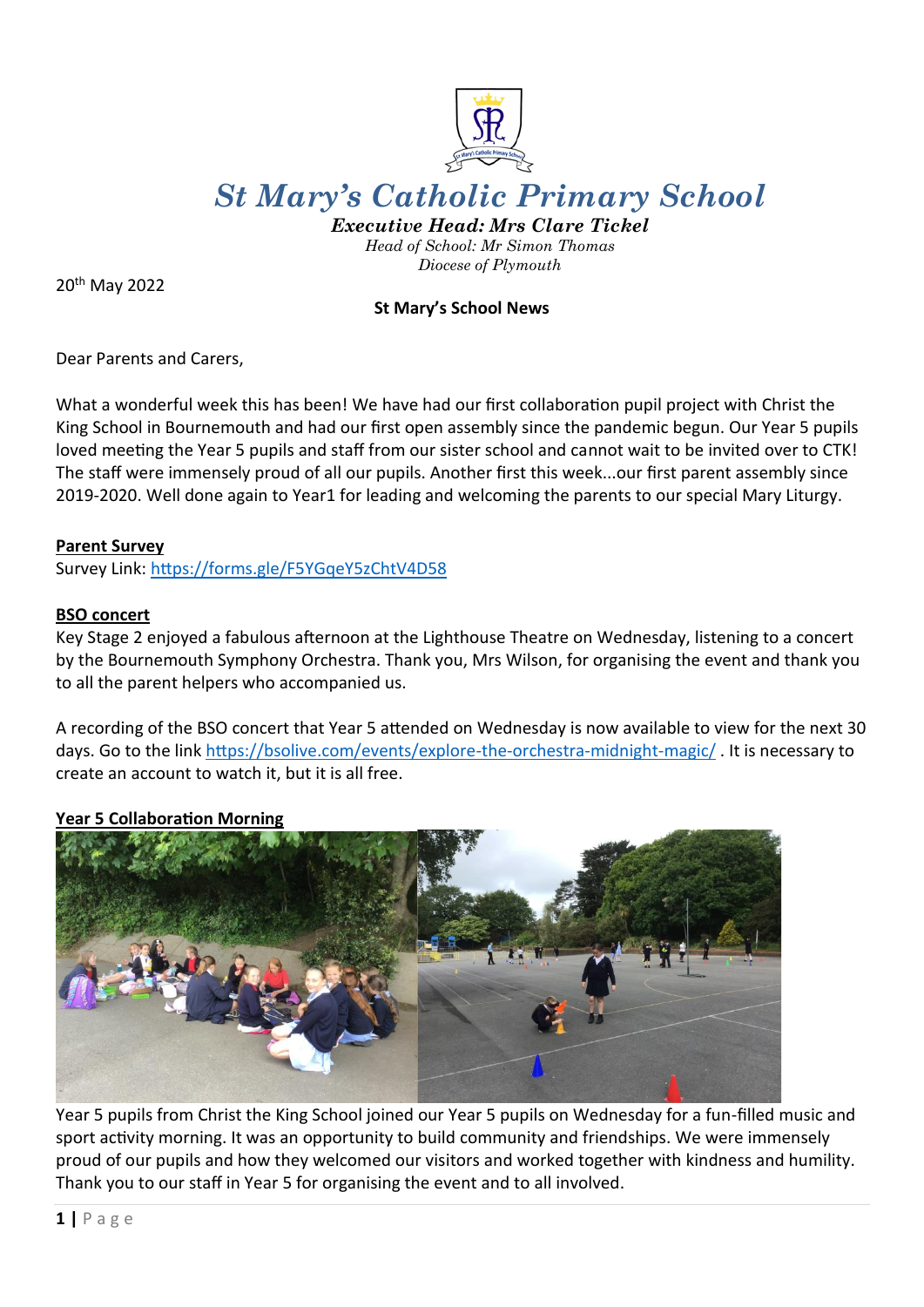## **Jubilee Celebration Day**

On Thursday 26th of May, we will be holding our Jubilee celebrations here at St Mary's. The children will take part in lessons themed around the reign of Her Majesty the Queen with year groups using art to explore the decades of her reign. The children will all eat outside together and at the end of the day, parents are welcome to come into school, have a piece of cake and celebrate with the children.

# **Parking**

Please would all parents and carers be mindful of our neighbours when driving to school, please? There have been many instances of cars being driven up the road at speed, parking across driveways and even some cases of members of our school community parking in people's driveways. In one case, the driver was challenged by a homeowner who was answered in an aggressive way. Pavements are also often blocked and this is causing problems for some residents with mobility issues.

## **Dog mess and the school lane**

One of our parents in EYFS has been incredibly proactive in pressing the council to act over the provision of dog bins and sweeping of paths near school. She has been asked to provide a sign for the lane. We would like to open this to the children. We would like to offer the children the chance to design a sign which would encourage dog owners to be responsible and clear up after their pets. If your child would like to design a sign, please send the completed version, named, to the office by Friday 10<sup>th</sup> of June.

## **Reading volunteers**

We are now ready to train our first batch of reading volunteers. Thank you to those parents who have agreed to join us. We would still love to welcome more of you into school. If you have an hour or more that you could spare, we would love to welcome you as a reading volunteer in school. Please contact the office if you might be able to help. Volunteers will need to have a valid DBS which we will be happy to arrange.

# **Celebration of Learning**



The children in Foundation have enjoyed observing the tadpoles turning into frogs.





Year 4 have had the exciting opportunity to see quails hatch. Thank you to Mrs Mundy for arranging this.

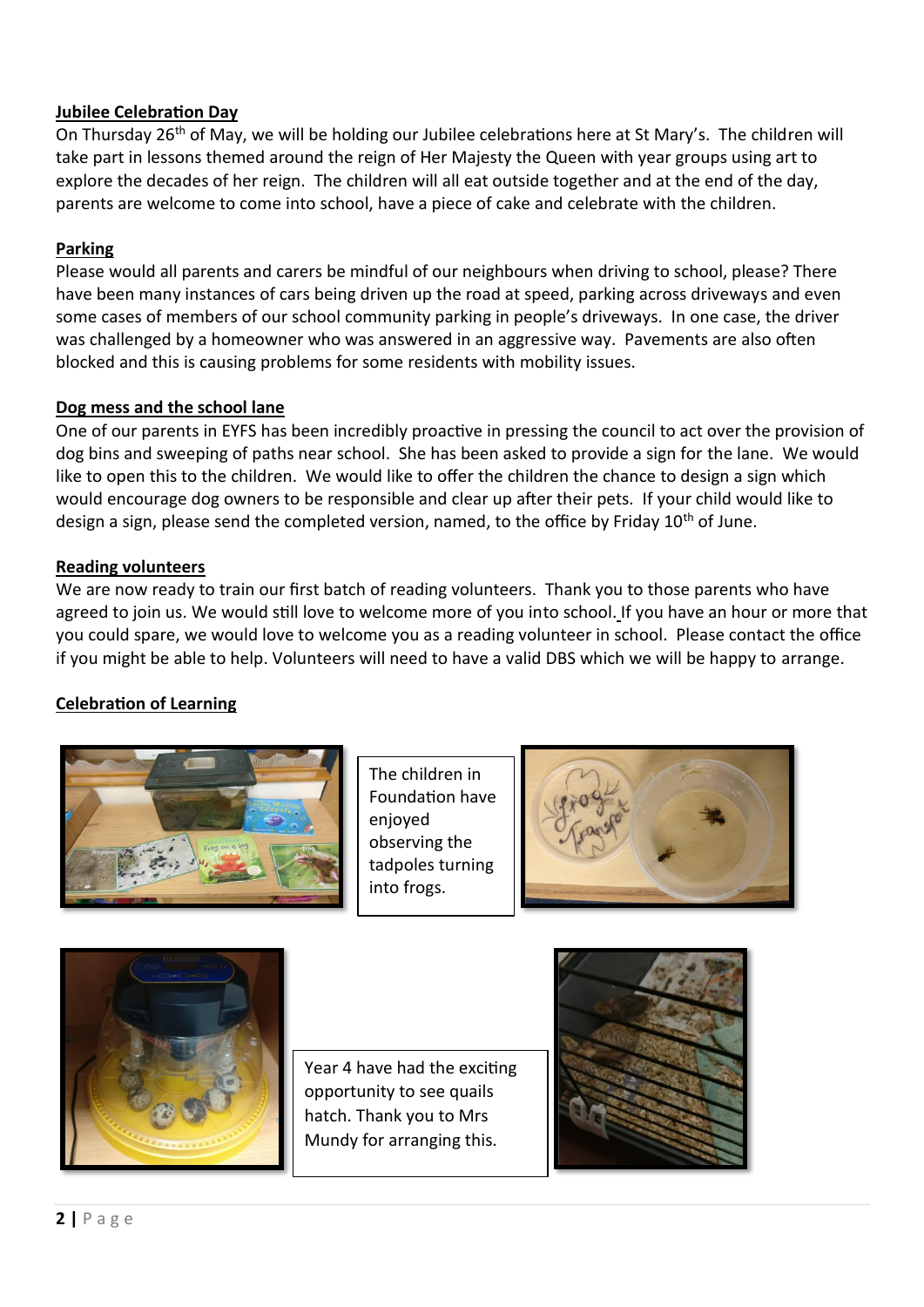## **End of Day Routines**

Thank you to everyone for working with us to improve our home time routines. This week the drop off and pick up has been much calmer and less congested, especially at the front of the school.

#### **Summer Term Dates**

Year 1 Mass in school - parents welcome 20<sup>th</sup> May Year 6 PGL Information Evening 24<sup>th</sup> May School closed on 27<sup>th</sup> May (Jubilee Bank Holiday in Lieu) Year 5 Scaplen's Court trip 14<sup>th</sup>/16<sup>th</sup> June Year 2 Mass in school- parents welcome 17<sup>th</sup> June Year 6 residential at PGL 24<sup>th</sup>-27<sup>th</sup> June Transition Day for all BCP schools 1<sup>st</sup> July Year 6 trip to Bovington Tank Museum 6<sup>th</sup> July School sports day (KS 1/EYFS a.m. KS 2 p.m.) 13<sup>th</sup> July Year 6 Leavers' Mass at church 15<sup>th</sup> July School sports reserve day 19<sup>th</sup> July Whole school Mass at church 20<sup>th</sup> July School concert at Church –  $20<sup>th</sup>$  July

#### **Catholic Life**

Our prayer intention this month is for peace. On Tuesday, the whole school prayed one decade of the rosary together and brought flowers in to decorate our Lady's statue. As we reflect on our heavenly mother we thank God for all mothers, fathers, carers and those looking after the children within our community and around the world.

Thank you to Year 1 for leading their special Mary Liturgy today in honour of Our Lady. How wonderful that so many Year 1 parents were able to join us – thank you.

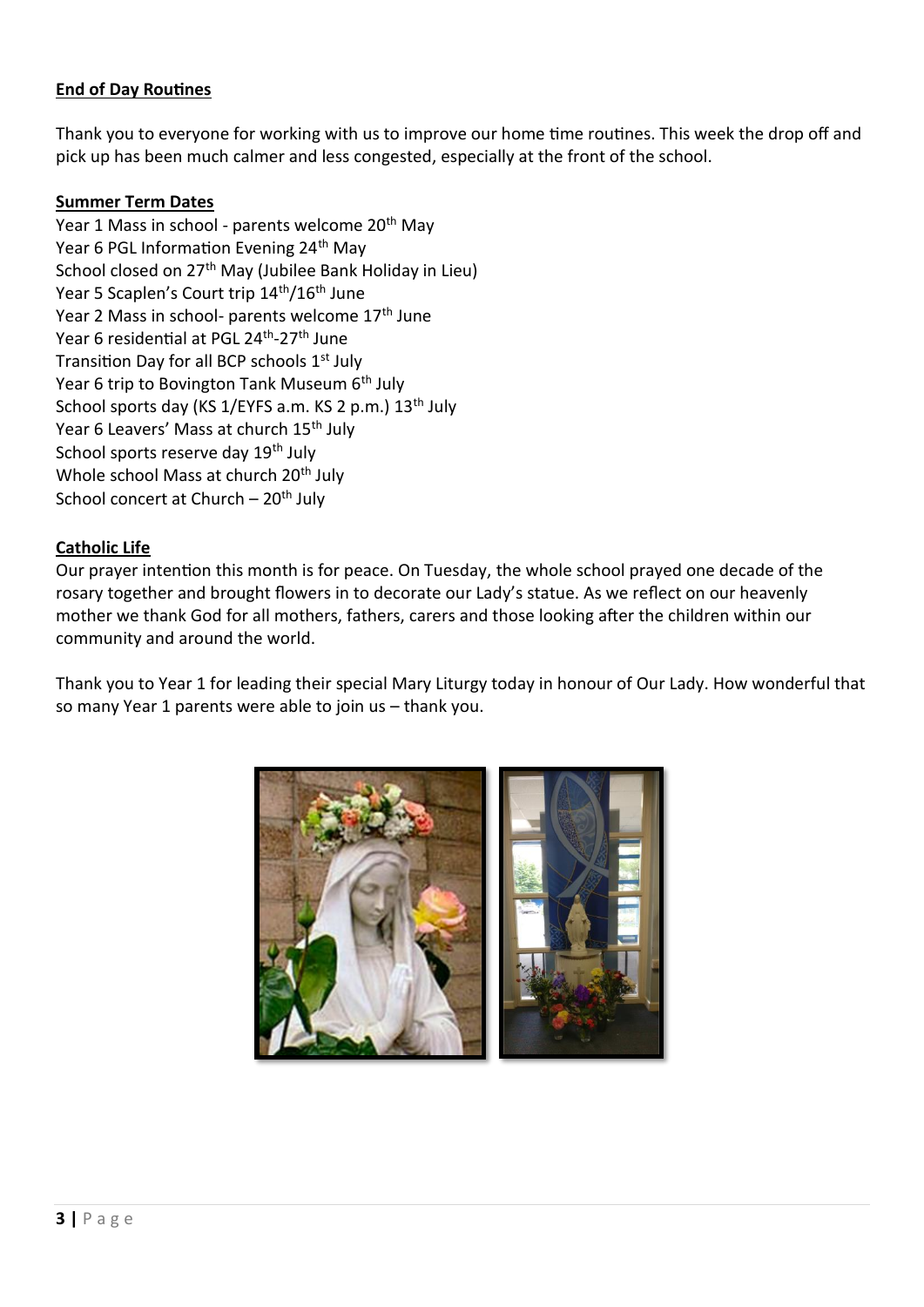## **Catholic Social Teaching**

The diagram below details the 8 principles of *Catholic Social Teaching*, the principles that we thread throughout our life as a Catholic school. Each week we will focus on a different principle so that parents and carers have an insight into the importance of these and how we can all strive to reflect these in our daily lives.

The Catholic social teaching principle of human **dignity** is about **understanding that each of us is made in God's image**. Every person has an innate human dignity no one can take away. Human dignity is given freely to all human beings; whether saint or sinner, imprisoned or freed, powerful or marginalised.



**Let Us Pray**

# Hail Mary Full of Grace The Lord is with thee Blessed are you amongst all women And blessed is the fruit of your womb Holy Mary Mother of God Pray for us sinners now And at the hour of our death Amen

We give thanks for:

- The wonderful way that our Year 5 pupils collaborated with the Year 5 pupils from Christ the King School.
- The opportunity for KS2 pupils to watch the Bournemouth Symphony Orchestra on Wednesday.
- Year 2 pupils who have begun their end of Key Stage one Assessments.
- Queen Elizabeth and her years of service to our nation.

We pray for:

- The gift of 'Integrity'
- Our Queen and the Royal family that they continue to serve our country with integrity and compassion.
- Fr John and all our priests and local clergy.